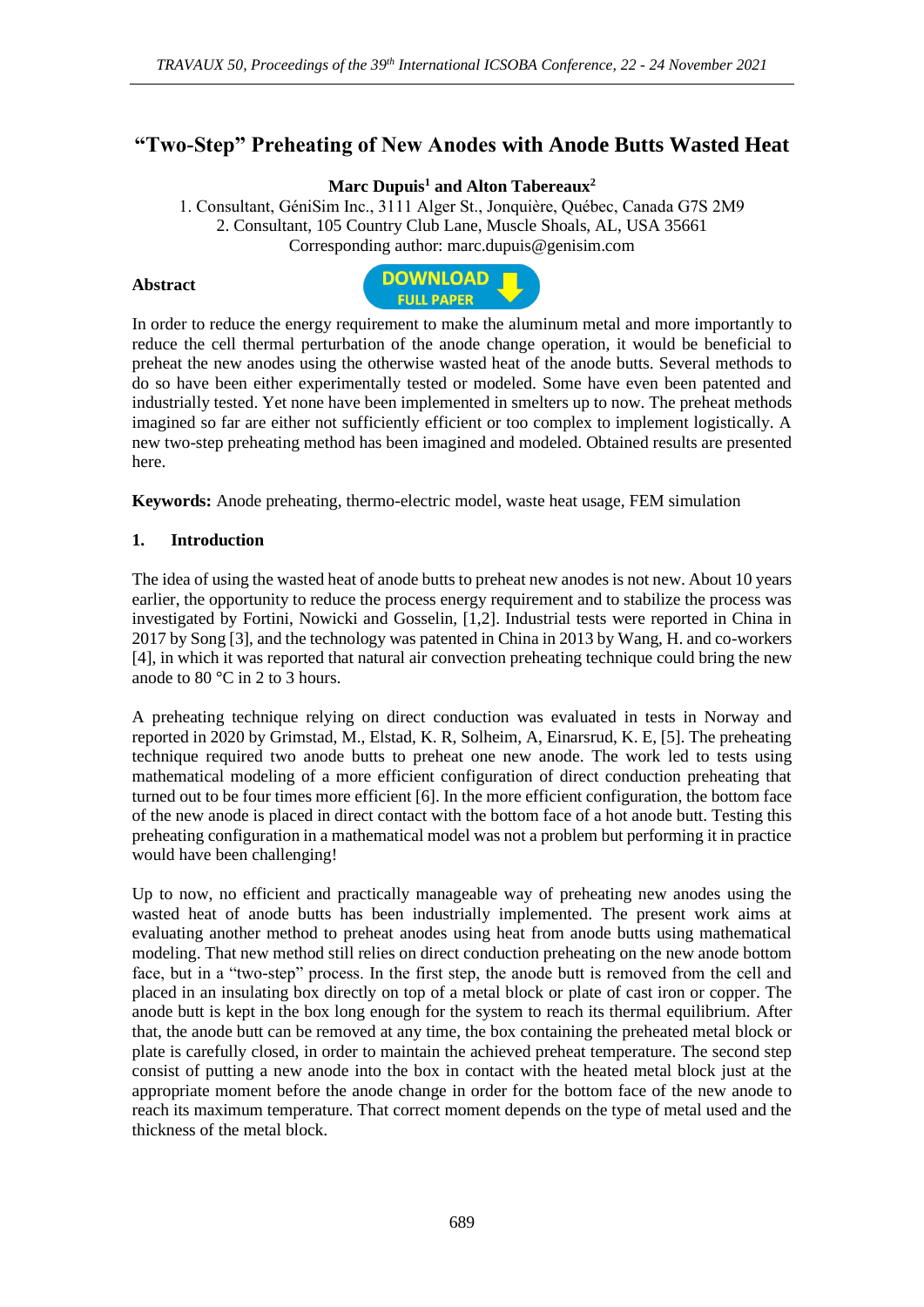In this study, the modeling work was conducted using an  $ANSYS^{\circledast}$  12.0 based 3D transient thermal model for 3 different metal categories put in the bottom of an insulated box: a cast iron block, a copper block and a copper plate. Modeling results indicated which of those the 3 configurations is optimum for the preheat of the new anode and corresponding maximum bottom face temperature obtained for new anodes.

# **2. Case 1: Cast Iron Block (225 W/m<sup>2</sup>°C)**

The first configuration modeled was using a cast iron block in the bottom of the insulated box. In Case 1, the thickness of the cast iron block is the same as the thickness of the anode butt.

The initial run simulates the transient evolution of the first step where the anode butt is removed out of the cell with a bottom surface temperature of 959 °C, and put into the insulated box in contact with the cast iron block which is at potroom temperature (20 °C). Figure 1 presents the initial temperature of the anode butt (top position) and metal block (bottom) system. Figure 2 presents the final temperature of the cast iron block after 4 hours of exchange with the anode butt.



**Figure 2. Temperature of the cast iron block after 4 hours for the first cycle.**